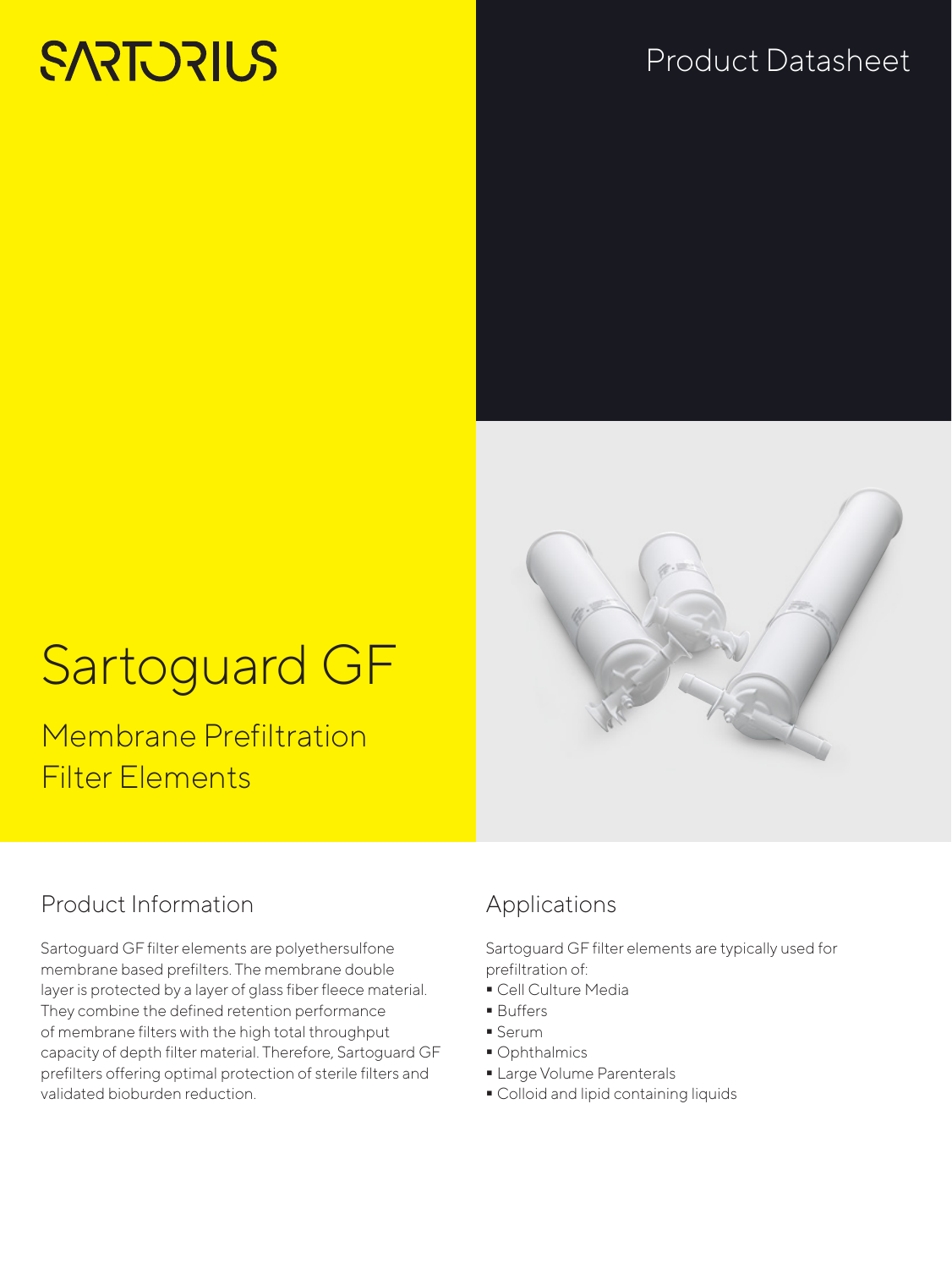## **Effiency**

The glassfiber material provides high particle loading capacity and effective retention of large and small particles as well as excellent turbidity reduction. The heterogeneous double layer PES membranes provide secure and reliable retention needed for critical applications.

## Reliable Retention

Sartoguard GF filters are available with 0.1 µm and 0.2 µm nominal retention rating. The 0.1 µm rated filters typically provides a LRV of 6 per cm² filtration area for Brevundimonas Diminuta, while the 0.2 um rated filter typically provides a LVR of 6 per cm<sup>2</sup> filtration area for Serratia Marcescens.

## Flexibility

Sartoguard GF filters are available as cartridges, capsules, Midicaps® and T-Style Maxicaps® providing utmost flexibility for integration into any filtration process independent from the batch size.

## Quality and Security

Sartoguard GF filter elements are individually tested for integrity during production. The integrity of the filters can be verified onside before and after use by a diffusion or bubble-point (0.2 µm) test.

## **Scalability**

Sartoguard GF filter elements are available in a broad range of sizes and formats to provide linear scale-up from R&D to process scale.

## Documentation

Sartoguard GF filter elements are designed, developed and manufactured in accordance with an ISO 9001 certified Quality Management System. A Validation Guide is available for compliance with regulatory requirements.

## Technical Data

## Specifications

#### **Materials**

| Prefilter Membrane          | PES, asymmetric                                 |
|-----------------------------|-------------------------------------------------|
| <b>Final Membrane</b>       | PES, asymmetric                                 |
| <b>Filter active Fleece</b> | Glass Fiber                                     |
| Support fleeces             | Polypropylene                                   |
| Core                        | Polypropylene                                   |
| End caps                    | Polypropylene                                   |
| Housing                     | Polypropylene                                   |
| O-Rings                     | Silicone (optional: EPDM<br>or Fluoroelastomer) |
|                             |                                                 |

#### Retention Rates

 $0.2 \text{ µm} + 0.1 \text{ µm}$  nominally  $0.8 \mu m + 0.2 \mu m$  nominally

## Available Sizes | Filtration Area

| <b>Materials</b> |                                            |  |
|------------------|--------------------------------------------|--|
| 10"              | 0.45 m <sup>2</sup>   4.8 ft <sup>2</sup>  |  |
| 20"              | 0.9 $m^2$   9.6 ft <sup>2</sup>            |  |
| 30"              | 1.35 m <sup>2</sup>   14.5 ft <sup>2</sup> |  |

| Midicaps <sup>®</sup> |                                          |  |
|-----------------------|------------------------------------------|--|
| Size 8                | $0.08 \text{ m}^2$   0.9 ft <sup>2</sup> |  |
| Size 9                | 0.15 $m^2$   1.6 ft <sup>2</sup>         |  |
| Size O                | 0.3 $m^2$   3.2 ft <sup>2</sup>          |  |

#### Capsules

Size 4 0.012 m<sup>2</sup> | 0.13 ft<sup>2</sup>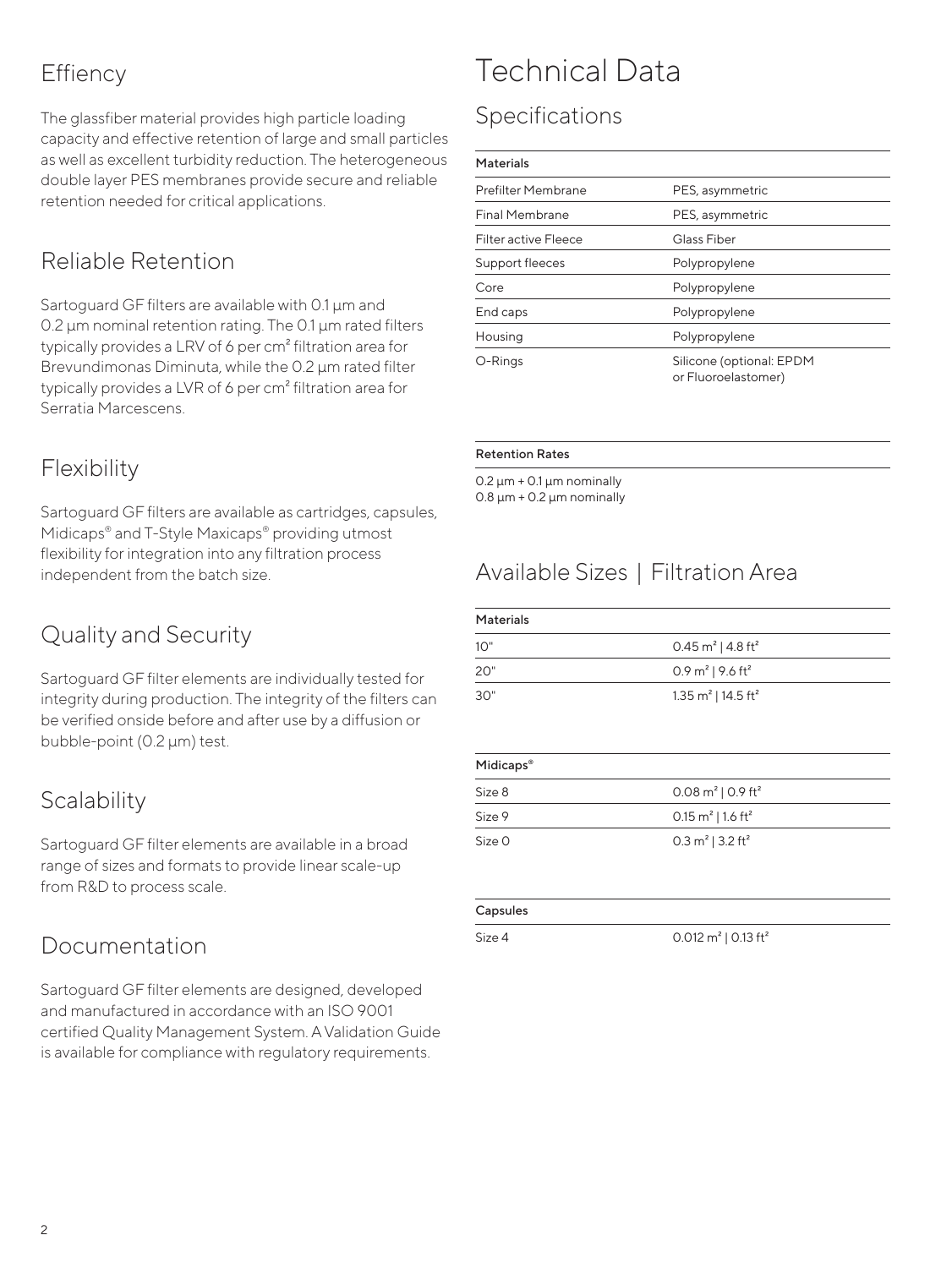## Available Adapters Cartridges

25: 2 Flange Bayonet adapter with 226 double o-ring

### Available Connectors T- Style Maxicaps®

- S: Tri-Clamp 50 mm (1½")
- O: ½" single stepped hose barb
- Y: 1" single stepped hose barb

## Available Connectors Midicaps®

- S: Tri-Clamp 50 mm (1½")
- O: ½" single stepped hose barb
- F: Tri-Clamp 25 mm (¾")

## Available Connectors Capsules

- S: Tri-Clamp 25 mm (¾")
- O: ¼" multiple stepped hose barb

| <b>Operating Parameters</b>             |                                                                                                                                                                                                                                                       |
|-----------------------------------------|-------------------------------------------------------------------------------------------------------------------------------------------------------------------------------------------------------------------------------------------------------|
| Max. Allowable<br>Differential Pressure | 5 bar   72.5 psi at 20°C (Cartridges,<br>Midicaps®, T-Style Maxicaps®)<br>4 bar   58 psi at 20°C (Capsules)<br>2 bar   29 psi at 80°C (Cartridges)<br>3 bar   43.5 psi at 50°C<br>(T-Style Maxicaps®, Midicaps®)<br>2 bar   29 psi at 50°C (Capsules) |
| Max. Allowable Back Pressure            | $2 \text{ bar}$   29 psi at 20 $^{\circ}$ C<br>(all elements)                                                                                                                                                                                         |

## Extractables

Sartoguard GF filter elements meet, or exceed the requirements for WFI quality standards set by the current USP after preflushing.

## Regulatory Compliance

Individually integrity tested during production

Onside integrity testable by diffusion or bubble-point test

Non pyrogenic according to USP Bacterial Endotoxins

Pass USP Plastic Class VI Test

Non fiber releasing according to 21 CFR

## Sterilization

#### **Cartridges**

In-Line Steam Sterilization: 134°C, 20 min. at max differential pressure of 0.5 bar | 7.25 psi or Autoclaving: 134°C, 2 bar, 30 min

#### T-Style Maxicaps® | Midicaps® | Capsules

Autoclaving: 134°C, 2 bar, 30 min

Only cartridges can be in-line steam sterilized

### Technical References

Validation Guide SPK5792-e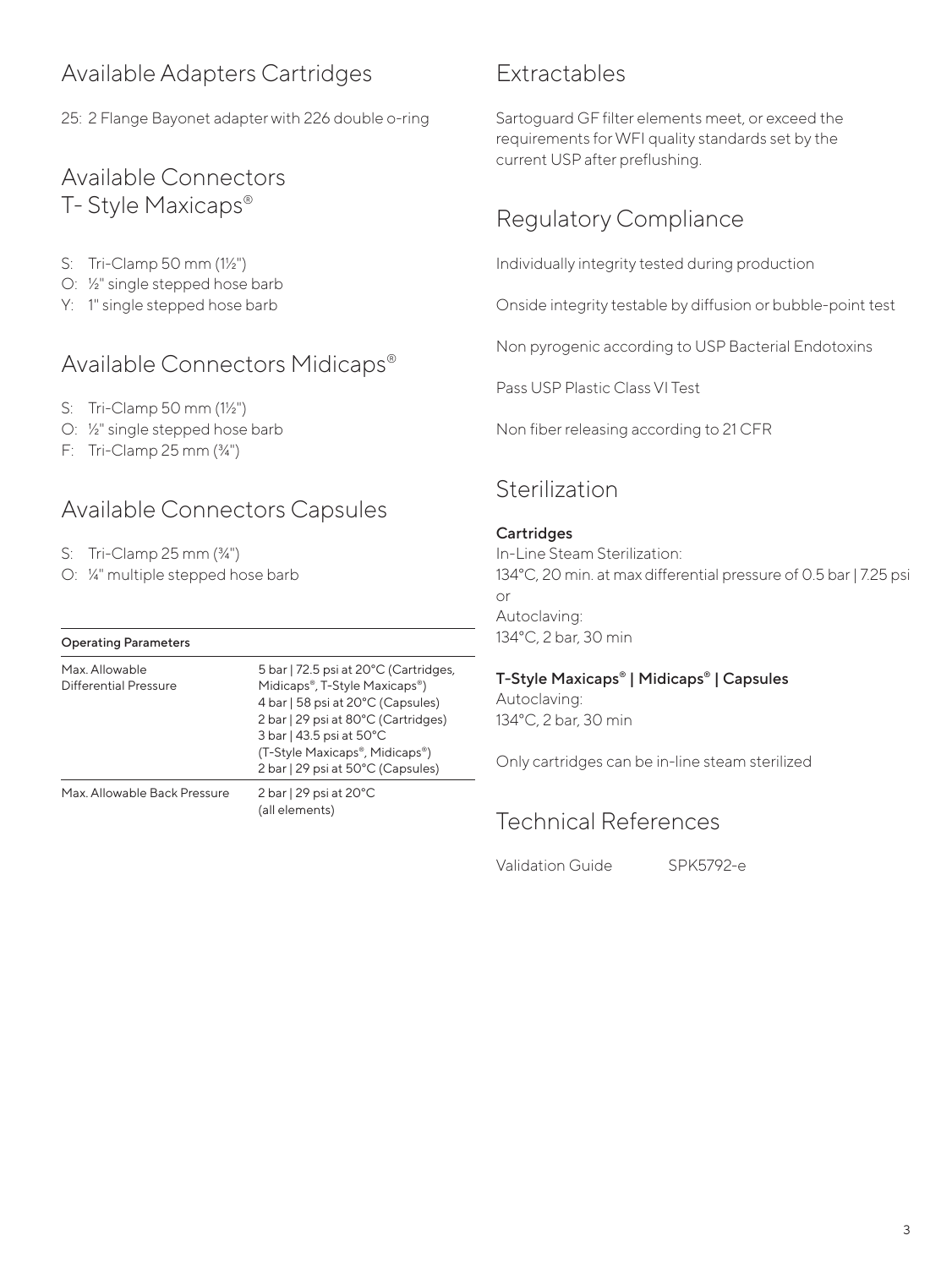# Order Information

| Type                             | Pore Size<br>[µm] | <b>Test Pressure</b><br>[bar   psi] | Max. Diffusion<br>[m] [min] | Min. Bubble-Point<br>[bar   psi] | Pack Size<br>[Pieces] |
|----------------------------------|-------------------|-------------------------------------|-----------------------------|----------------------------------|-----------------------|
| Cartridges                       |                   |                                     |                             |                                  |                       |
| 5482507G1                        | 0.2               | $2.0$   29                          | 19                          | 2.3   33                         | $\mathbf{1}$          |
| 5482507G2                        | 0.2               | $2.0$   29                          | 38                          | 2.3   33                         | $\mathbf{1}$          |
| 5482507G3                        | 0.2               | $2.0$   29                          | 57                          | 2.3   33                         | $\mathbf{1}$          |
| 5482558M1                        | O.1               | 2.5   36                            | 17                          | n. a.                            | $\mathbf{1}$          |
| 5482558M2                        | O.1               | 2.5   36                            | 34                          | n. a.                            | 1                     |
| 5482558M3                        | O.1               | 2.5   36                            | 51                          | n. a.                            | 1                     |
| T-Style Maxicaps®                |                   |                                     |                             |                                  |                       |
| 5488307G1--**                    | 0.2               | 2.0   29                            | 19                          | 2.3   33                         | $\mathbf{1}$          |
| 5488307G2--**                    | 0.2               | $2.0$   29                          | 38                          | 2.3   33                         | $\mathbf{1}$          |
| 5488307G3--**                    | 0.2               | $2.0$   29                          | 57                          | 2.3   33                         | $\mathbf{1}$          |
| 5488358M1--**                    | O.1               | 2.5   36                            | 17                          | n. a.                            | $\mathbf{1}$          |
| 5488358M2--**                    | O.1               | 2.5 36                              | 34                          | n. a.                            | $\mathbf{1}$          |
| 5488358M3--**                    | 0.1               | $2.5$   36                          | 51                          | n. a.                            | 1                     |
| Midicaps <sup>®</sup>   Capsules |                   |                                     |                             |                                  |                       |
| 5481307G4--**--B                 | 0.2               | 2.0   29                            | $\mathbf{2}$                | 2.3   33                         | 5                     |
| 5485307G8--**--A                 | 0.2               | $2.0$   29                          | 7                           | 2.3   33                         | 4                     |
| 5485307G9--**--A                 | 0.2               | $2.0$   29                          | 10                          | 2.3   33                         | 4                     |
| 5485307G0--**--V                 | 0.2               | 2.0   29                            | 12                          | 2.3   33                         | $\mathbf{2}$          |
| 5481358M4--**--B                 | O.1               | 2.5   36                            | $\mathbf{2}$                | n. a.                            | 5                     |
| 5485358M8--**--A                 | 0.1               | 2.5   36                            | 6                           | n. a.                            | 4                     |
| 5485358M9--**--A                 | 0.1               | 2.5   36                            | 9                           | n. a.                            | 4                     |
| 5485358M0--**--V                 | O.1               | 2.5   36                            | 11                          | n. a.                            | $\mathbf{2}$          |

n. a.: not applicable \*\* Connector Styles (first code letter represents the inlet, the second the outlet)